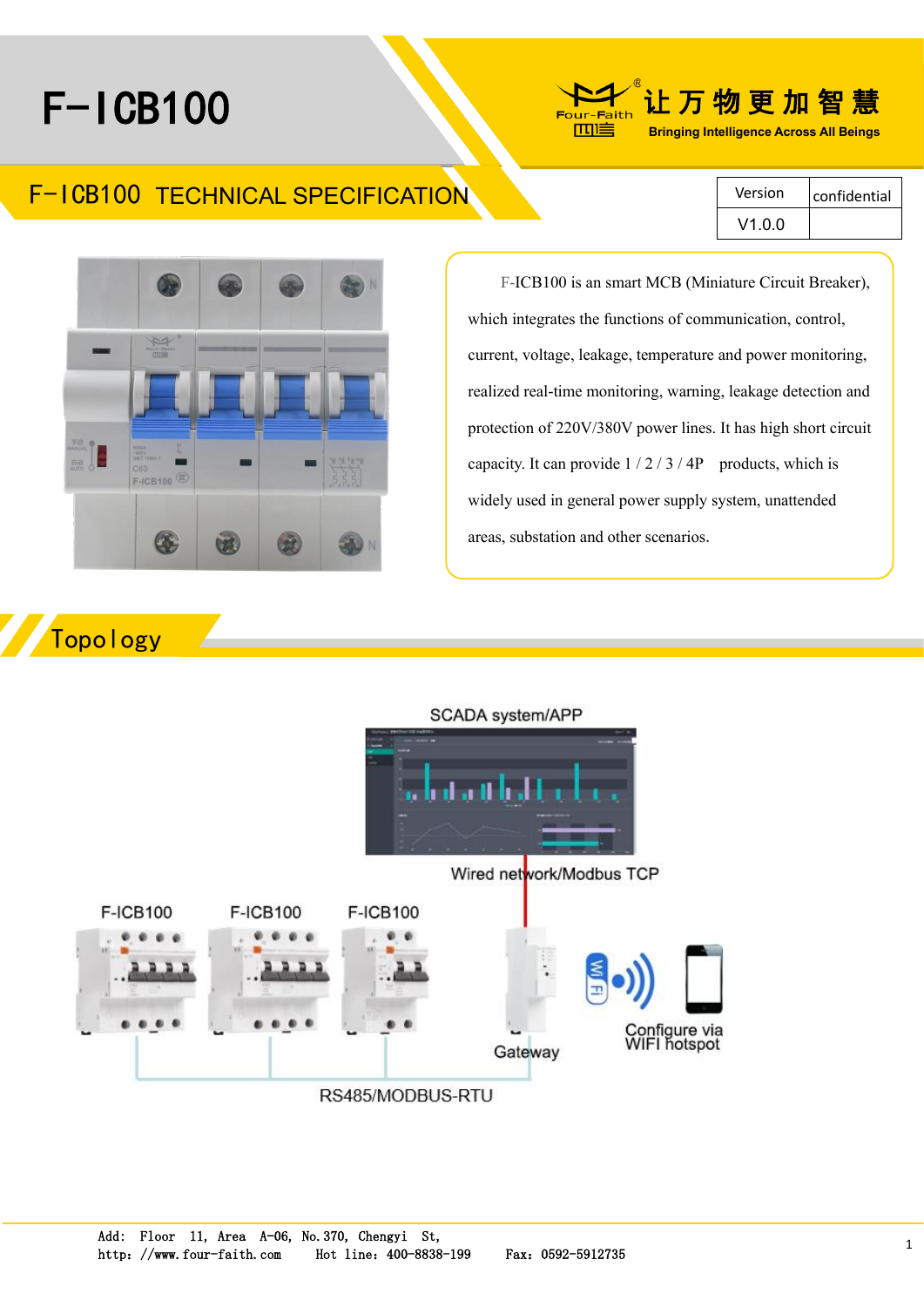#### **Product Feature**

#### **Industrial application**

- The high performance industrial wireless module is adopted
- The high performance industrial 32-bit CPU is adopted
- The ABS material shell is adopted and the width of shell is standard 1P(18mm), Using guide rail installation design.
- Support wide power input (DC  $5 \sim 36V$ )

#### **Stable and reliable**

- The complete anti dropping mechanism is adopted to ensure the terminal is always online
- The power interface has built-in reverse protection, over-voltage and over-current protection
- The LAN interface has built-in 1.5kV electromagnetic isolation protection
- The RS485 interface has built-in 15kV ESD protection
- The SIM / UIM card interface has built-in 15kV ESD protection
- Lightning protection for antenna interface (optional)

#### **Main function**

- Supporting 4G/WiFi/Lora/lorawan/NB-IoT and cable transmission (only choose one)
- It can provide 1/2/3/4P products, leakage protection function can be selected
- Optional single-phase 220V or three-phase 380V monitoring
- 0.02s open circuit protection in case of short circuit
- Support current, voltage, temperature, leakage and power monitoring
- Support current, voltage, temperature, leakage, power threshold alarm , open circuit design
- According to the threshold set low voltage and over-voltage warning , open circuit design
- Support Manual putter control, support app/Web terminal management
- Support remote leakage self-test and regular leakage self-test
- Support timing control, timing On-off and regular self inspection
- Alarm indicator, equipment status indicator and network connection indicator
- Support remote time calibration and local RTC function
- Support remote upgrade, remote configuration, WiFi configuration and local wired configuration
- Domestic top fire-proof material, ensure complete flame retardant; silver Moving and static contact, high-grade arc extinguishing material structure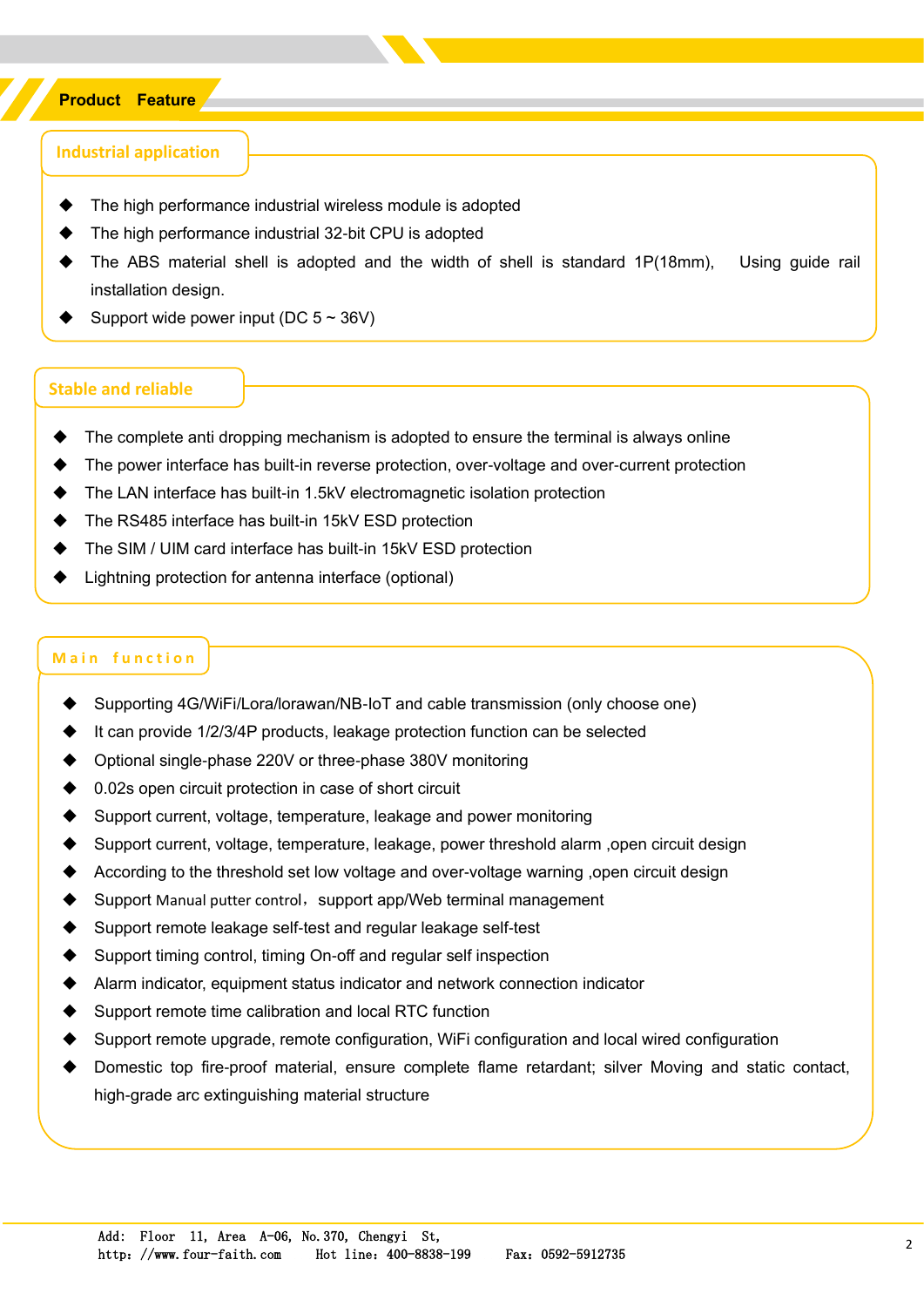#### ● **Cellular Specification**

| <b>Item</b>            | <b>Content</b>                                                           |  |  |  |  |  |
|------------------------|--------------------------------------------------------------------------|--|--|--|--|--|
| <b>Cellular Module</b> | Industrial cellular module                                               |  |  |  |  |  |
| Standard and Band      | Support: FDD-LTE、TD-LTE、CDMA2000 1xEV-DO、WCDMA、TD-SCDMA、CDMA1X、GPRS/EDGE |  |  |  |  |  |
|                        | Option: Single-module, dual-module, All-Modes                            |  |  |  |  |  |
|                        | Support GSM phase 2/2+                                                   |  |  |  |  |  |
|                        | Support GPRS class 10, class 12 (option)                                 |  |  |  |  |  |
| <b>Bandwidth</b>       | FDD-LTE: Download speed 100Mbps, upload speed 50Mbps                     |  |  |  |  |  |
|                        | TD-LTE: Download speed 61Mbps, upload speed 18Mbps                       |  |  |  |  |  |
|                        | WCDMA: Download speed 42Mpbs, upload speed 5.76 Mbps                     |  |  |  |  |  |
|                        | TD-SCDMA: Download speed 4.2Mbps, upload speed 2.2Mbps                   |  |  |  |  |  |
|                        | CDMA2000 1xEV-DO Rev. A: Download speed 3.1Mbps, upload speed 1.8Mbps    |  |  |  |  |  |
|                        | GPRS/EDGE: 171.2kbps/384kbps                                             |  |  |  |  |  |
| TX power               | $<$ 24dBm                                                                |  |  |  |  |  |
| RX sensitivity         | <-109dBm                                                                 |  |  |  |  |  |

#### ● **NB-IoT Specification**

| <b>Item</b>      | <b>Content</b> |
|------------------|----------------|
| Standard and     | B5: 850MHz     |
| Band             | B8: 900MHz     |
|                  | B20: 800MHz    |
| <b>Bandwidth</b> | 100bps~100Kbps |
| TX power         | $23 \pm 1$ dBm |
| RX sensitivity   | $<$ -129 $dBm$ |

#### ● **LoRa Specification**

| <b>Item</b>         | content                                                                      |  |  |
|---------------------|------------------------------------------------------------------------------|--|--|
| Standard and Band   | 433.0Mhz default<br>$410$ MHz - $441$ MHz, $1000$ KHz, advice $433\pm5$ MHz, |  |  |
| Indoor/Urban Range  | 1 <sub>km</sub>                                                              |  |  |
| Outdoor Range       | 3.5km                                                                        |  |  |
| Line-of-Sight Range |                                                                              |  |  |
| TX power            | 100mW                                                                        |  |  |
| Bandwidth           | 6 level, 0.3, 0.6, 1.0, 1.8, 3.1, 5.5Kbps                                    |  |  |
| RX sensitivity      | $\leq$ -140dBm                                                               |  |  |

#### ● **WIFI Specification**

| <b>Item</b>       | Content                            |  |  |
|-------------------|------------------------------------|--|--|
| Standard and Band | Support IEEE802.11b/g/n standard   |  |  |
| Bandwidth         | IEEE802.11b/g: 54Mbps $(max)$      |  |  |
|                   | IEEE802.11 $n: 144Mbps$ (max)      |  |  |
|                   | 20MHz/40Mhz (optional)             |  |  |
| Security          | WEP, WPA, WPA2 etc, WPS (optional) |  |  |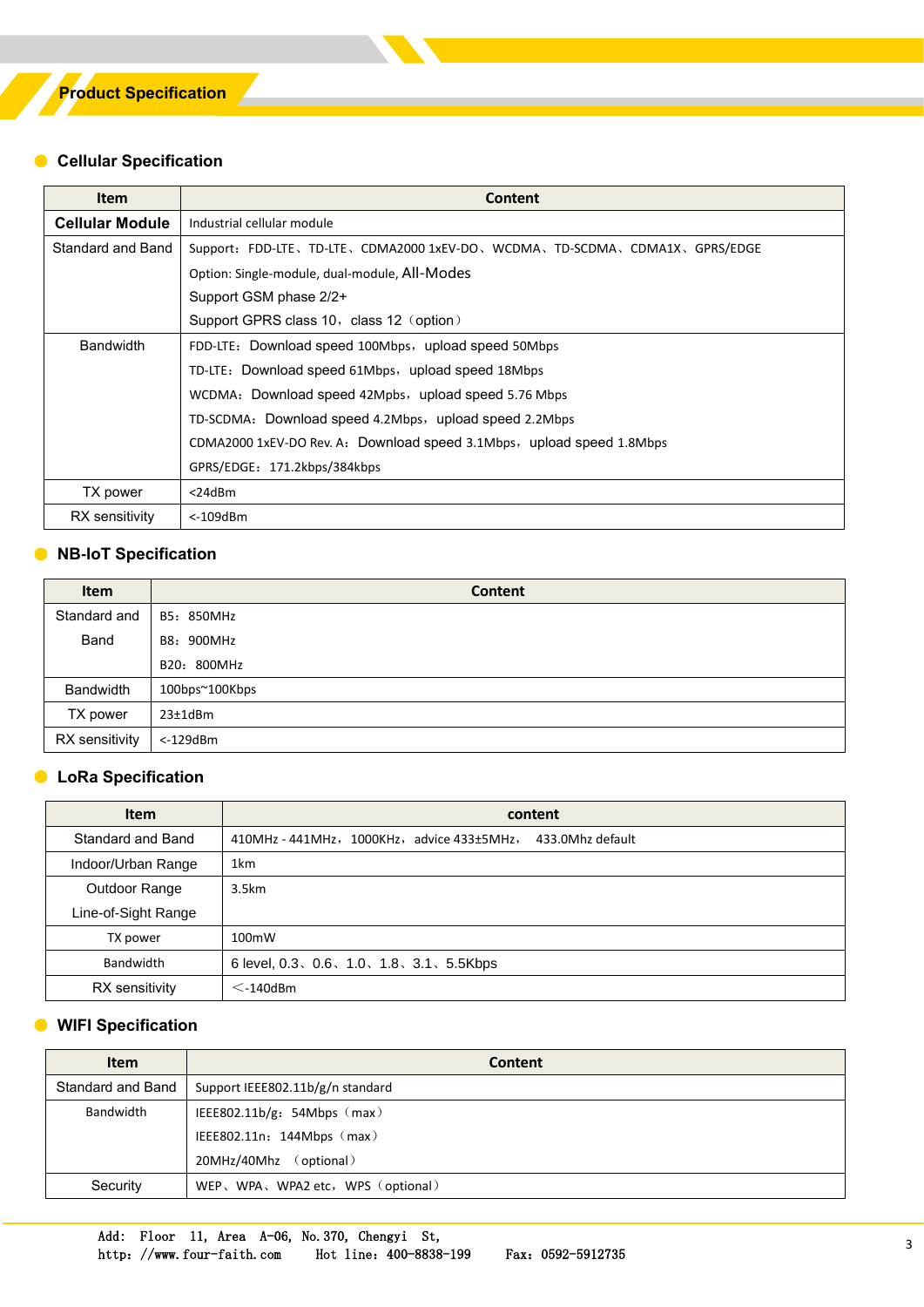| TX power       | $15\pm2$ dBm   |
|----------------|----------------|
| RX sensitivity | <-72dBm@54Mbps |

#### ● **hardware system**

| <b>Item</b>      | Content                             |  |  |  |
|------------------|-------------------------------------|--|--|--|
| <b>CPU</b>       | Industrial 32bits Communication CPU |  |  |  |
| FLASH            | 16MB                                |  |  |  |
| DDR <sub>2</sub> | 128MB                               |  |  |  |

# ● **interface type**

| <b>Item</b> | <b>Content</b>                                                                   |  |  |  |  |
|-------------|----------------------------------------------------------------------------------|--|--|--|--|
| LAN         | 1 10/100 Mbps WAN port(RJ45), auto MDI/MDIX, 1.5KV magnetic isolation protection |  |  |  |  |
| Serial port | 1 RS232 (or RS485/RS422) port, 15KV ESD protection                               |  |  |  |  |
|             | Data bits: 5, 6, 7, 8                                                            |  |  |  |  |
|             | Stop bits: 1, 1.5 (optional), 2                                                  |  |  |  |  |
|             | Parity: none, even, odd, space(optional), mark(optional)                         |  |  |  |  |
|             | Baud rate: 2400~115200 bps                                                       |  |  |  |  |
| Indicator   | "Online"、"System"、"Alarm" etc                                                    |  |  |  |  |
| Antenna     | Cellular: 1 Standard SMA female interface, 50 ohm, lighting protection(optional) |  |  |  |  |
|             | WIFI: 2 Standard I-PEX interface, internal antennas                              |  |  |  |  |
| SIM/UIM     | Standard 3V/1.8V user card interface, 15KV ESD protection                        |  |  |  |  |
| Power       | Standard 3-PIN power jack, reverse-voltage and overvoltage protection            |  |  |  |  |
| Key         | long press 10s make the MCU return to its original factory default settings.     |  |  |  |  |
|             | Press 1s to add MCU function                                                     |  |  |  |  |

# ● **power supply**

| <b>Item</b>                  | <b>Content</b>  |
|------------------------------|-----------------|
| Standard Power   DC 12V/1.5A |                 |
| Power range                  | DC 5 $\sim$ 36V |

### ● **physical character**

| <b>Item</b>       | Content                                                                                      |  |  |  |  |  |
|-------------------|----------------------------------------------------------------------------------------------|--|--|--|--|--|
| Housing           | ABS material shell, guide rail installation design, the width of shell is standard 1P (18mm) |  |  |  |  |  |
| <b>Dimensions</b> | 90*66*18mm                                                                                   |  |  |  |  |  |
| Weight            | 75g                                                                                          |  |  |  |  |  |

## ● **environmental limits**

| Item        | Content                     |
|-------------|-----------------------------|
| Operating   | -35 $\sim$ +75 $\degree$ C  |
| Temperature |                             |
| Storage     | -40 $\sim$ +85 $^{\circ}$ C |
| Temperature |                             |
| Operating   | 95%                         |
| Humidity    |                             |